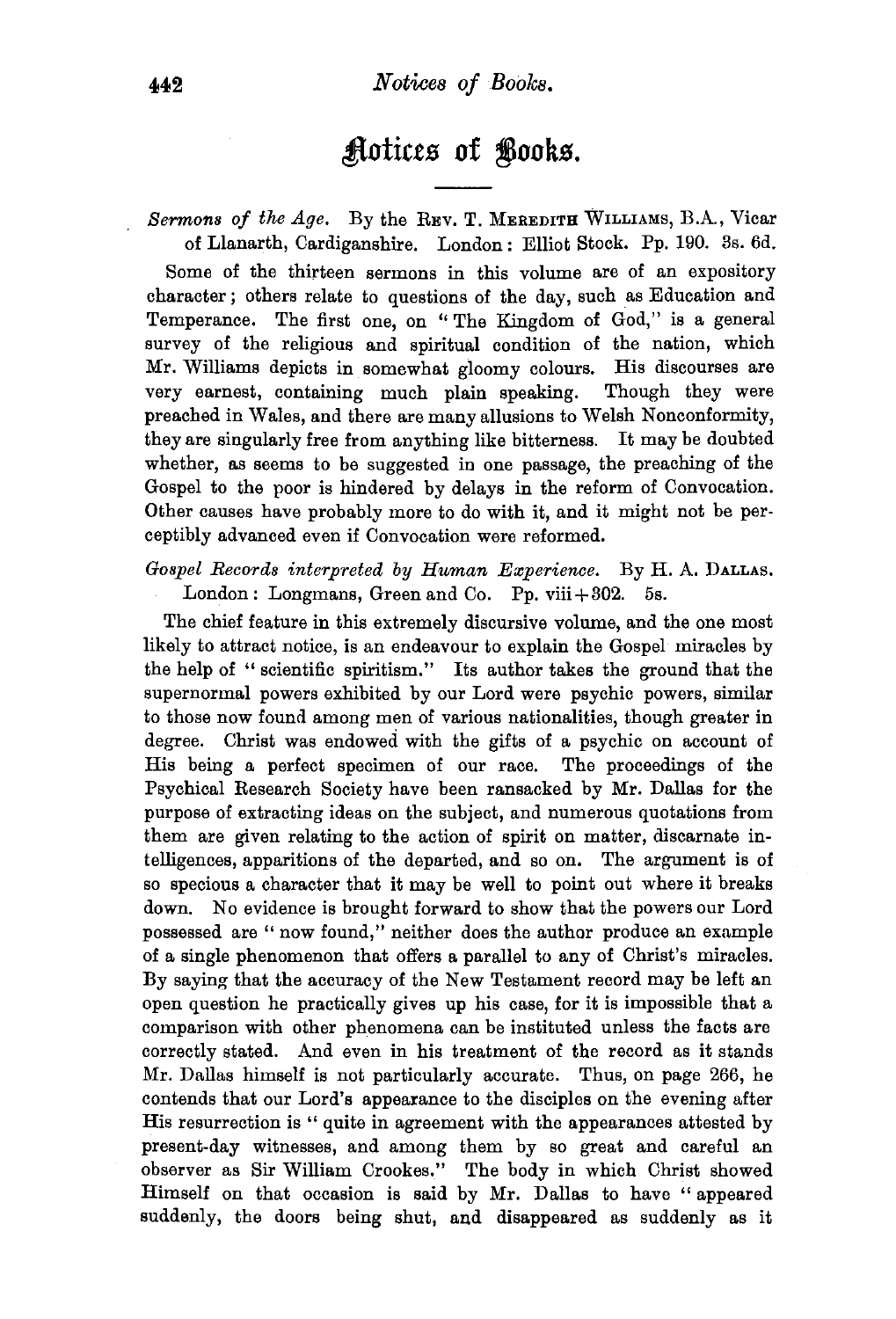appeared," though not a word about its sudden disappearance can be found in St. Luke or St. John. As regards the actual Resurrection, the only explanation suggested here takes the form of a tentative hypothesis which is as much beyond the range of human experience as the miracle itself.

*Steadfast unto Death; or, Martyred for China. Memorials of Thomas Wellesley and Jessie Pigott.* London: Religious Tract Society. Pp. 255. 2s. 6d.

This memoir of two devoted labourers in the mission-field is an inspiring story. Mr. Wellesley Pigott, a near relative of Archbishop Trench, and a member of a well-known Irish family, joined the staff of the China Inland Mission in 1879. With the exception of two brief intervals, during which he came home on furlough, he carried on his evangelistic labours until the time of his death in the July of 1900. He seems to have been a noble example of a Christian layman, presenting a combination of fervid enthusiasm and practical common-sense. The selections· from his correspondence published here contain many expressions of opinion on missionary questions. He was opposed to the interference of missionaries in political matters, and more than once prevented his colleagues from taking action in that direction. But he did not agree with Lord Salisbury's view that the punishment of evil-doers by gunboats would injure missions, holding it to be the duty of European Governments to secure the protection of their subjects in China. In one of his last letters he declared his conviction that the Chinese authorities, not the Boxers, were the moving spirits in the troubles which had arisen. The persecution, after raging for some time in other districts, at length reached the scene of Mr. Pigott's labours. On July 9 he and his wife, with their only son, a bright boy of twelve years, won the crown of martyrdom. Forty-five Europeans in all were beheaded at the same time, twelve Roman Catholics and thirty-three Protestants, eleven of whom were children from ten to thirteen years of age. The tale of their martyrdom is told in the words of an eye-witness, a native Christian, whose narrative is given in full. It is remarked by the author of this volume, not unjustly, that the religious press has failed to bring home to the mind of the Church the lessons taught by the momentous events in China, and has passed them over in comparative silence.

A recent number of the *Indian Witness* notices an address delivered at Lahore by the Maharaja Gaekwar of Baroda which has attracted much attention. The spectacle of an Indian reigning Prince lecturing on religious and moral questions to British subjects outside his own territories is a novel one. Repeated visits to Europe have at various times brought the Gaekwar into close contact with Christianity, and a few years ago it was popularly supposed that he had been baptized in Germany. His Lahore speech sufficiently disproves this idea. Part of it was devoted to a defence of the nautch as a social institution of great antiquity, which